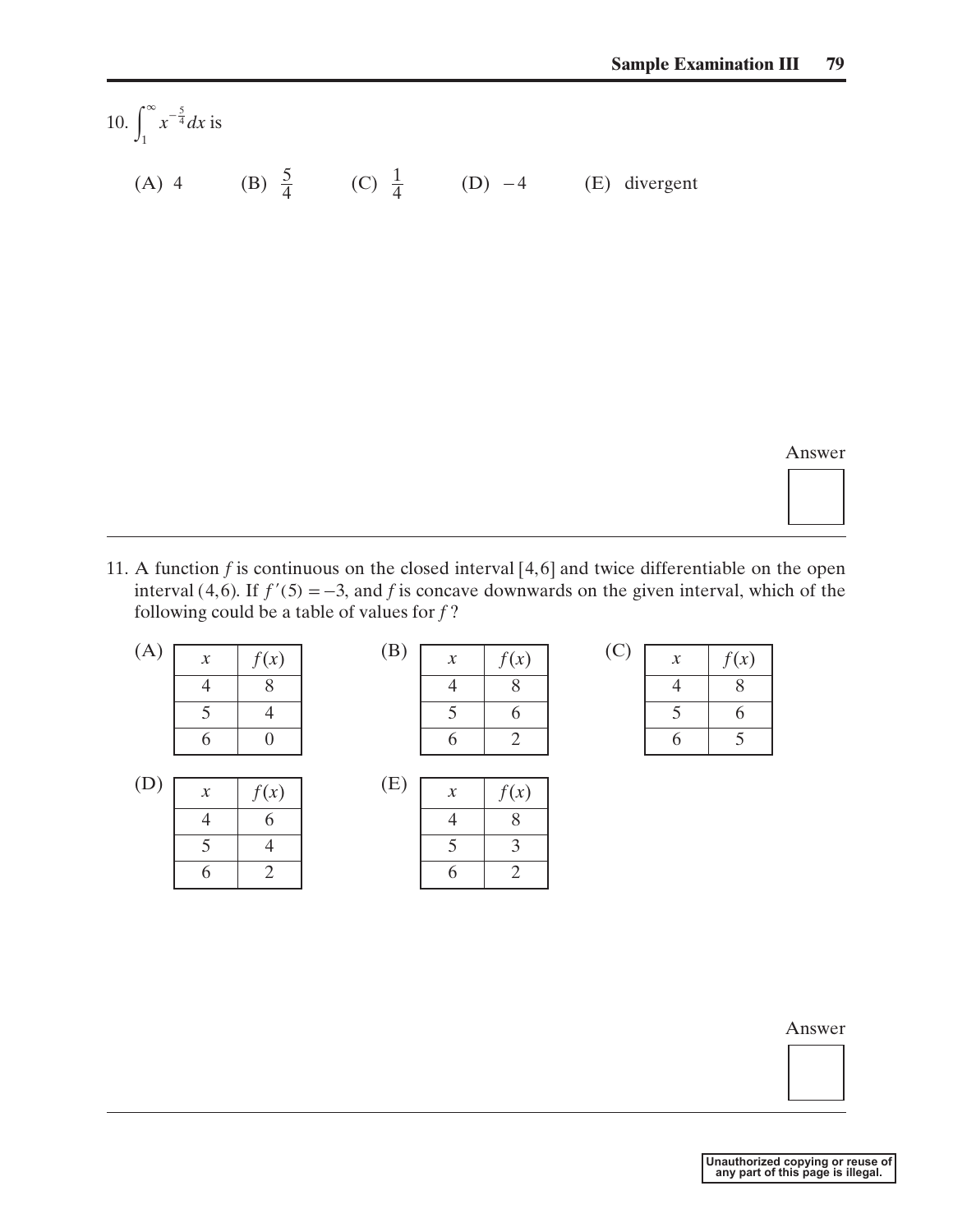- 12. The equation of the line tangent to the curve  $y = \frac{kx + 6}{k}$  at  $x = -2$  is  $y = x + 4$ . What is the value of *k* ?  $y = \frac{kx + 8}{k + x}$  $=\frac{kx+8}{k+x}$  at  $x = -2$  is  $y = x + 4$ 
	- $(A)$   $-3$  (B)  $-1$  (C) 1 (D) 3 (E) 4

Answer

| f(x) | 10 |  |  |
|------|----|--|--|

- 13. A function f is continuous on the closed interval  $[5, 12]$  and differentiable on the open interval and *f* has the values given in the table above. Using the subintervals  $[5,6]$ ,  $[6,9]$ ,  $[9,11]$ , and [11,12], what is the right Riemann sum approximation to  $\int f(x) dx$ ?  $(5, 12)$  and f has the values given in the table above. Using the subintervals [5,6], [6, 9], [9, 11] 2) and *f* has the values given in the table above. Using the subinterv<br>[11,12], what is the right Riemann sum approximation to  $\int_5^{12} f(x) dx$ -3 (B) -1 (C) 1 (D) 3 (E) 4<br>  $\frac{x}{f(x)} = \frac{5}{10} = \frac{6}{7} = \frac{9}{11} = \frac{11}{12} = \frac{12}{8}$ <br>
and the solution of is continuous on the closed interval [5,12] and differential<br>
and that the values given in the table above. Using th
	- (A) 64 (B) 65 (C) 66 (D) 68.5 (E) 72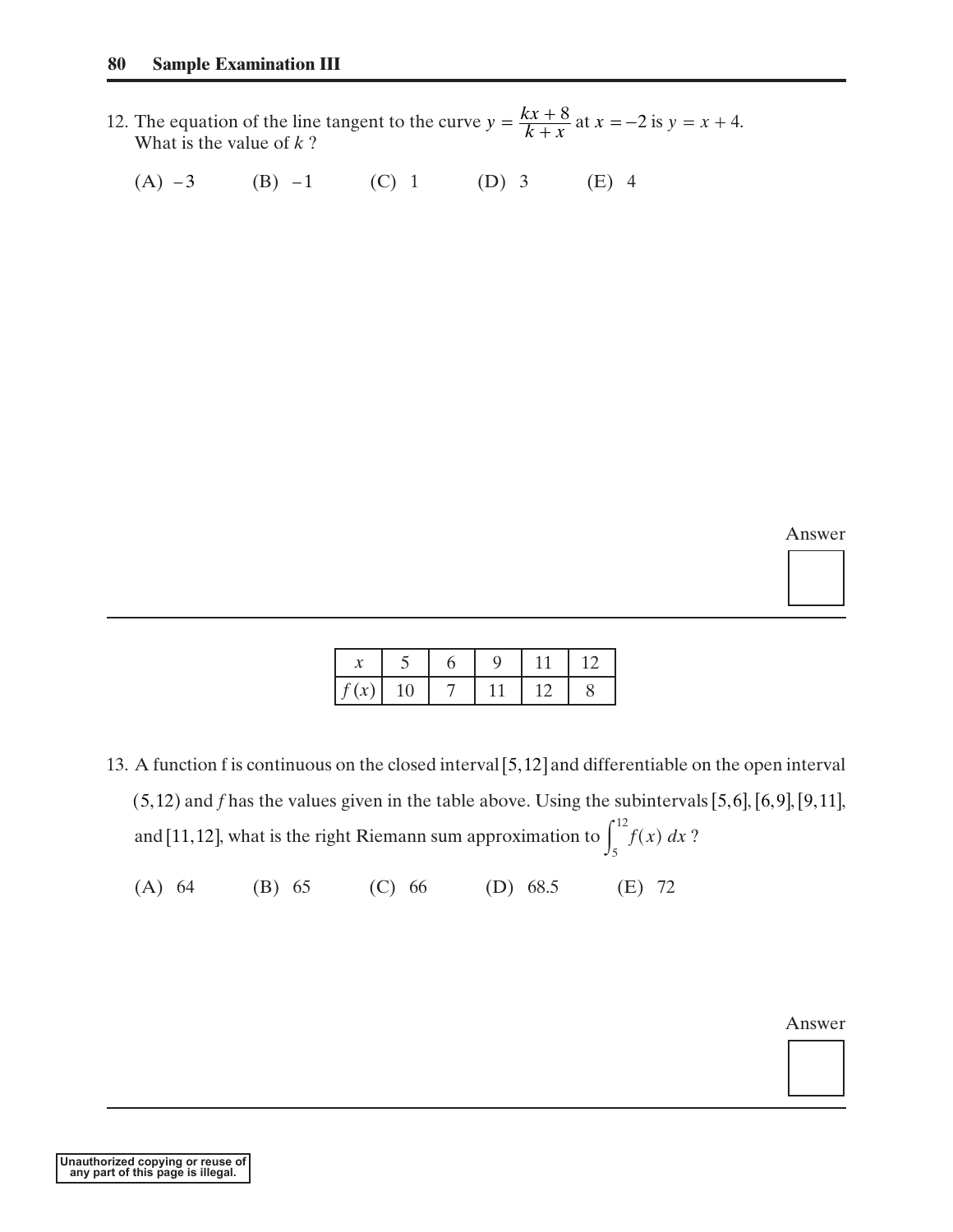14.  $\sum_{k=0}^{\infty} \left(-\frac{\pi}{3}\right)$  is (A)  $\frac{1}{1-\frac{\pi}{3}}$  (B)  $\frac{3}{1-\frac{\pi}{3}}$  (C)  $\frac{1}{1+\frac{\pi}{3}}$  (D)  $\frac{3}{1+\frac{\pi}{3}}$  (E) divergent *k*  $k = 0$  $\sum_{n=1}^{\infty}$   $\left(-\frac{\pi}{3}\right)$  $\sum_{k=0}^{\infty} \left( -\frac{\pi}{3} \right)$  $\frac{3}{+ \frac{\pi}{3}}$ *r* 1 1  $\frac{3}{1 - \frac{\pi}{3}}$  (C)  $\frac{1}{1 + \frac{\pi}{3}}$ *r* 1 1  $-\frac{\pi}{3}$ 

Answer

- 15. The following statements concerning the location of an extreme value of a twice-differentiable funtion, *f*, are all true. Which statement also includes the correct justification?
	- (A) The function has a maximum at  $x = 5$  because  $f'(5) = 0$ . *x* = 5 because  $f'(5) = 0$
	- (B) The function has a maximum at  $x = 5$  because  $f'(x) < 0$  for  $x < 5$  and  $f'(x) > 0$  for  $x > 5$ . *x* = 5 because  $f'(x) < 0$  for  $x < 5$  and  $f'(x) > 0$
	- (C) The function has a minimum at  $x = 3$  because the tangent line at  $x = 3$  is horizontal.
	- (D) The function has a minimum at  $x = 3$  because  $f'(x) < 0$  for  $x < 3$  and  $f'(x) > 0$  for  $x > 3$ .  $x = 3$  because the tangent line at  $x = 3$  is horizontal<br> $x = 3$  because  $f'(x) < 0$  for  $x < 3$  and  $f'(x) > 0$
	- (E) The function has a minimum at  $x = 3$  because  $f''(3) < 0$ . *x* = 3 because  $f''(3) < 0$